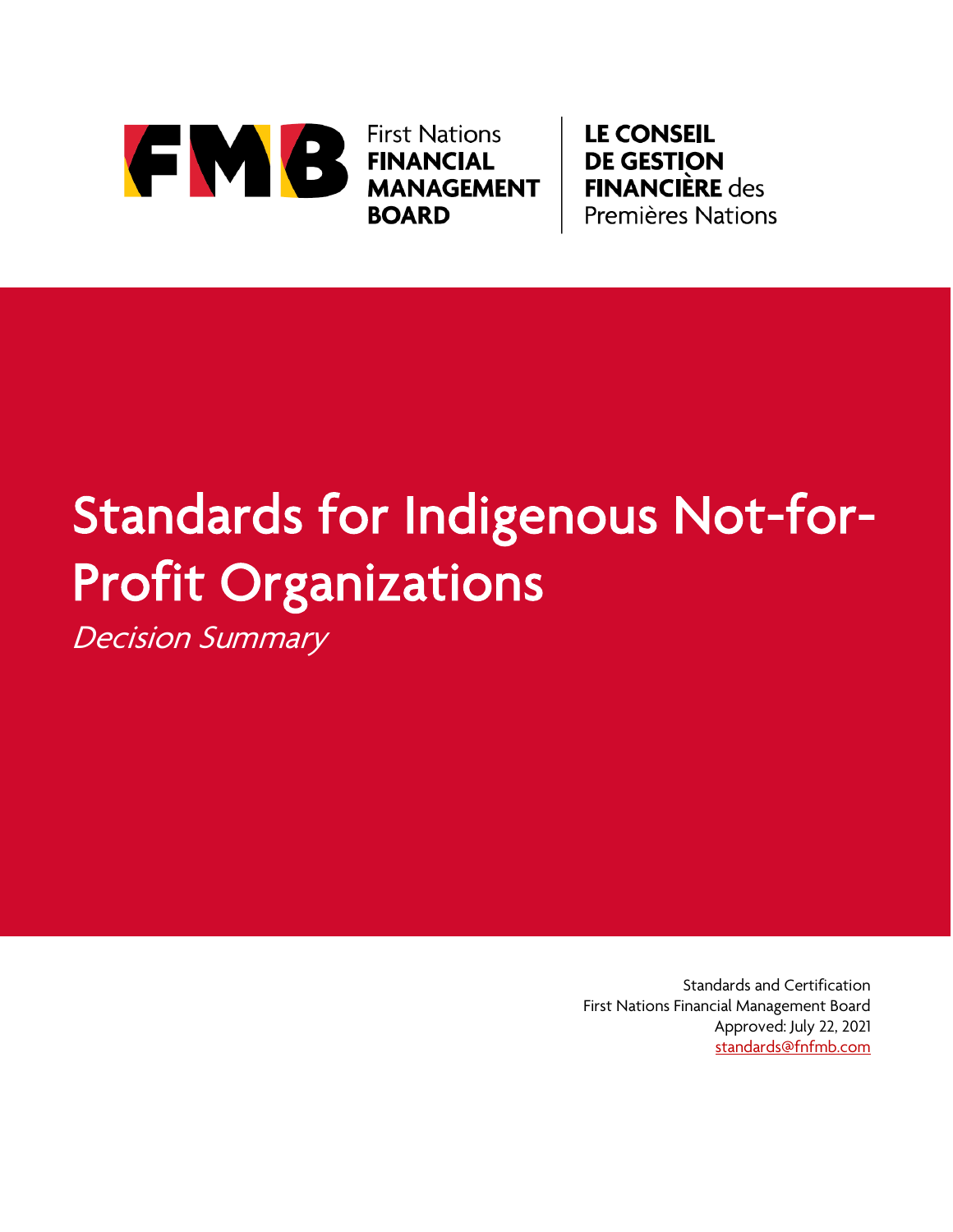## **Contents**

| Changes to by-law requirements in Part 1: By-law and Financial Management System Standards11 |
|----------------------------------------------------------------------------------------------|
|                                                                                              |
|                                                                                              |
|                                                                                              |
|                                                                                              |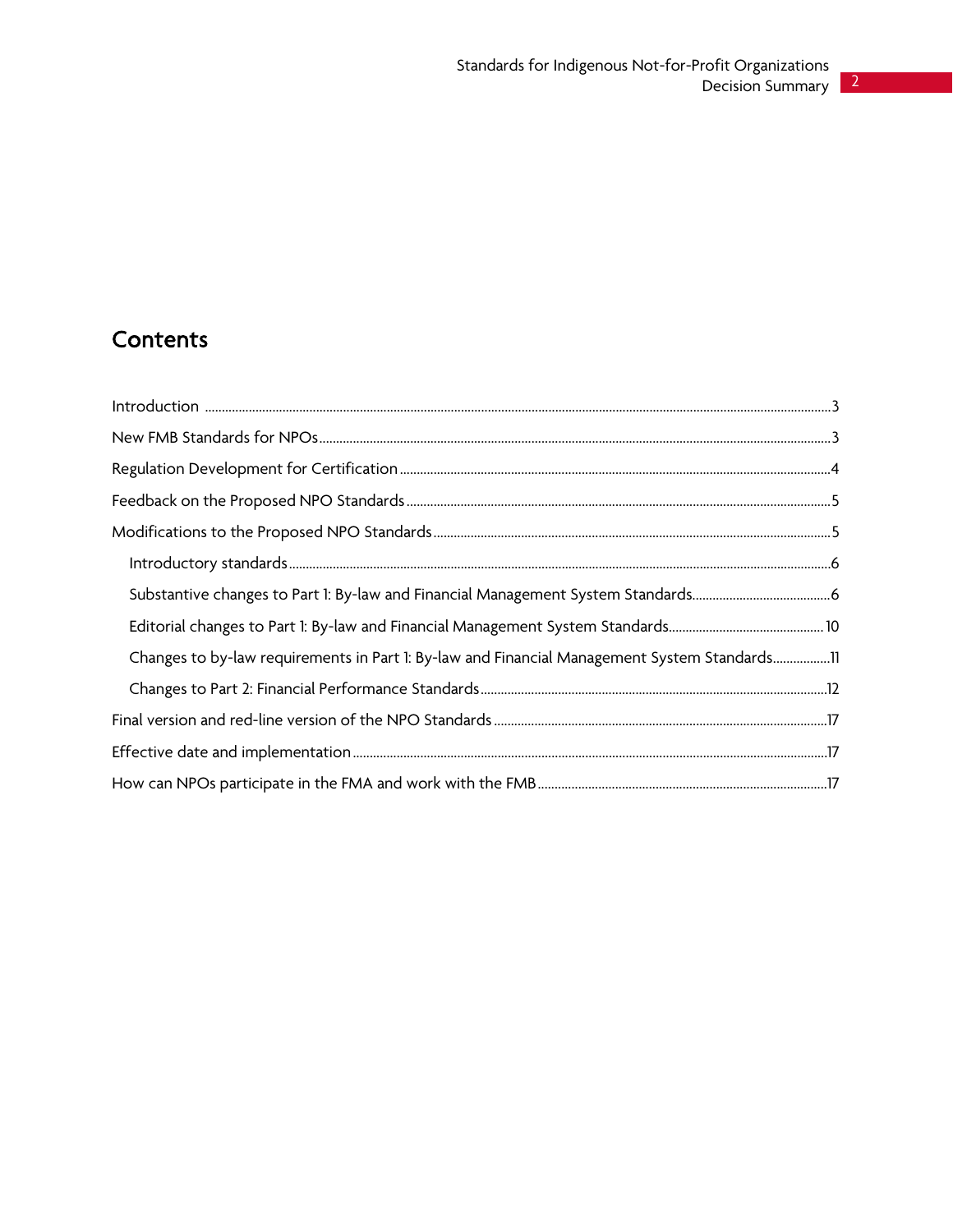#### <span id="page-2-0"></span>**Introducing the standards for Indigenous not-for-profit organizations**

The First Nations Financial Management Board's ("FMB") standards for Indigenous not-for-profit organizations, the "NPO Standards", are the first standards in Canada for financial management and financial performance tailored to Indigenous not-for-profit organizations ("NPOs"). They have been designed and developed by the FMB; an Indigenous-led organization created under the First Nations Fiscal Management Act ("the FMA").

In December 2018, the FMA was amended to include several new sections, including Section 50.1, which allowed the FMB to begin working with five new types of organizations, including treaty and self-governing Nations, tribal councils and Indigenous NPOs. Under the authority of the FMA, subsections 50.1(1) and 50.1(3), the FMB has developed and issued standards for Indigenous NPOs. These new NPO Standards come into effect September 1, 2021.

The NPO Standards have been developed specifically for Indigenous NPOs. Under paragraph 50.1 (1) e. of the FMA, these are organizations "established to provide public services, including social welfare, housing, recreational, cultural, health or educational services, to Aboriginal groups or Aboriginal persons". These standards may also be applied by tribal councils operating as not-for-profit organizations and that meet the definition in paragraph 50.1 (1) e.

The NPO Standards consist of standards related to financial management systems, financial performance, and the form and content of by-laws respecting financial administration. These new standards will be the framework used by the FMB to assess an NPO's internal control environment, by-laws and historical financial performance. The FMB cannot currently issue a Certificate to an NPO; the authority to issue a Certificate under the FMA will depend on the development and enactment of new regulations under section 141.1 of the FMA.

#### <span id="page-2-1"></span>**New FMB standards, new look and feel**

With the new standards for Indigenous NPOs, the FMB has built upon its expertise and experience as a standards-setter for First Nation governments. The FMB's existing standards are well-established and are based on internationally recognized good governance and finance practices, adapted to meet the needs of First Nations. In developing standards for NPOs, the FMB recognized that the purpose, structure and operations of Indigenous NPOs are different from the First Nation governments that the FMB has historically served. As a result, new financial management practices and financial performance measures were researched and developed by the FMB in order to best serve this new client segment. The NPO Standards have a strong foundation in the existing standards for First Nation governments, but recognize the unique characteristics of Indigenous NPOs, including variations in size, structure, membership, activities, revenues, geography, accounting frameworks and governing legislation.

While the standards for First Nation governments were used as a resource in the development of these standards, the approach taken was not focused on ensuring there was exact alignment between the two sets of standards. Differences between the two sets of standards are intentional and meant to be reflective of the differences between NPOs and First Nation governments. Unlike the FMB's Standards for First Nation governments that have separate stand-alone standards for financial administration laws, financial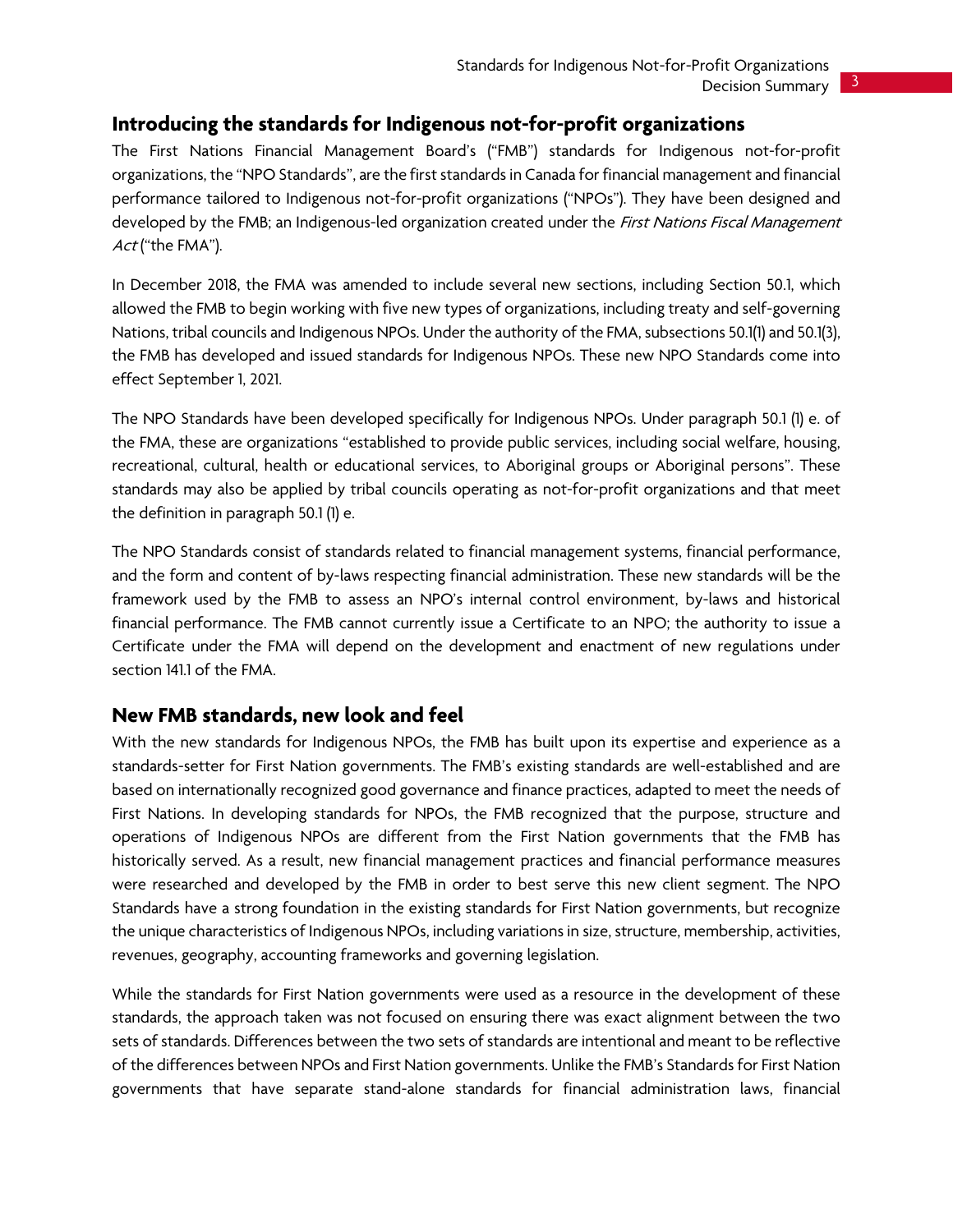management systems and financial performance, the NPO Standards combine the requirements into one comprehensive document. The NPO Standards are divided into two parts: Part 1: By-law and Financial Management System Standards and Part 2: Financial Performance Standards.

The NPO Standards and the First Nation government standards are different out of necessity to reflect the fact that NPOs and First Nation government are two different types of organizations with different service objectives. Certain elements from the Financial Administration Law ("FAL") and Financial Management System ("FMS") Standards for First Nation governments, such as local revenue, were excluded from the NPO Standards as they are not applicable to NPOs. Other elements were kept deliberately broad in order to ensure that that standards could be universally applied to any NPO, given the diversity of organizations that exist within the NPO setting. The NPO Standards also contain some financial management practices that are not present in the FAL and FMS Standards for First Nation governments because they reflect processes that are only applicable to NPOs, such as controls over donations, grants and contributions.

NPOs are already subject to certain financial management and governance practices under existing federal and provincial legislation. The FMB expects that many of the concepts contained in the NPO Standards will be familiar and that some of the processes required by the NPO Standards may already be in practice. The financial management system standards for NPOs were drafted from an approach of setting the best possible standards for sound financial management practices for NPOs, while being sufficiently broad in order to be adopted and implemented by any NPO. The standards focus on the key components of internal control applicable to NPOs and are primarily principles-based and less prescriptive to allow organizations to adapt the requirements to suit their unique needs.

Standards-setting is not a static, one-time process. The FMB recognizes that these standards are new, and that issues and challenges not considered during the standard-setting phase may arise during implementation. Over time, and as the FMB begins to work with more NPOs, the FMB expects to be able to add and build upon these NPO Standards. The FMB did not want to start by creating a narrow or unrealistic set of standards that are not relevant to our intended users.

Readers who are interested in learning more about the research and development that went into the NPO Standards can read about it in the [Proposed Standards for Not-for-Profit Organizations -](https://fnfmb.com/sites/default/files/2021-03/fmb_proposed_standards_performance_measures_npos_-_invitation_to_comment.pdf) Invitation to [Comment](https://fnfmb.com/sites/default/files/2021-03/fmb_proposed_standards_performance_measures_npos_-_invitation_to_comment.pdf) document on the FMB's website.

### <span id="page-3-0"></span>**Regulation allowing FMB to certify NPOs is under development**

Concurrent with the development of the standards under section 50.1 has been the development of a regulation under section 141.1 of the FMA. Once created, it is intended that this regulation will allow Indigenous NPOs to be certified by the FMB in order to access debenture financing through the First Nations Finance Authority ("FNFA").

This regulation is currently under co-development by a working group consisting of Canada, the FMB and the FNFA. Throughout the development process, the FMB will re-assess the NPO Standards to ensure they meet any requirements established in the regulation or address any challenges raised during the regulation development.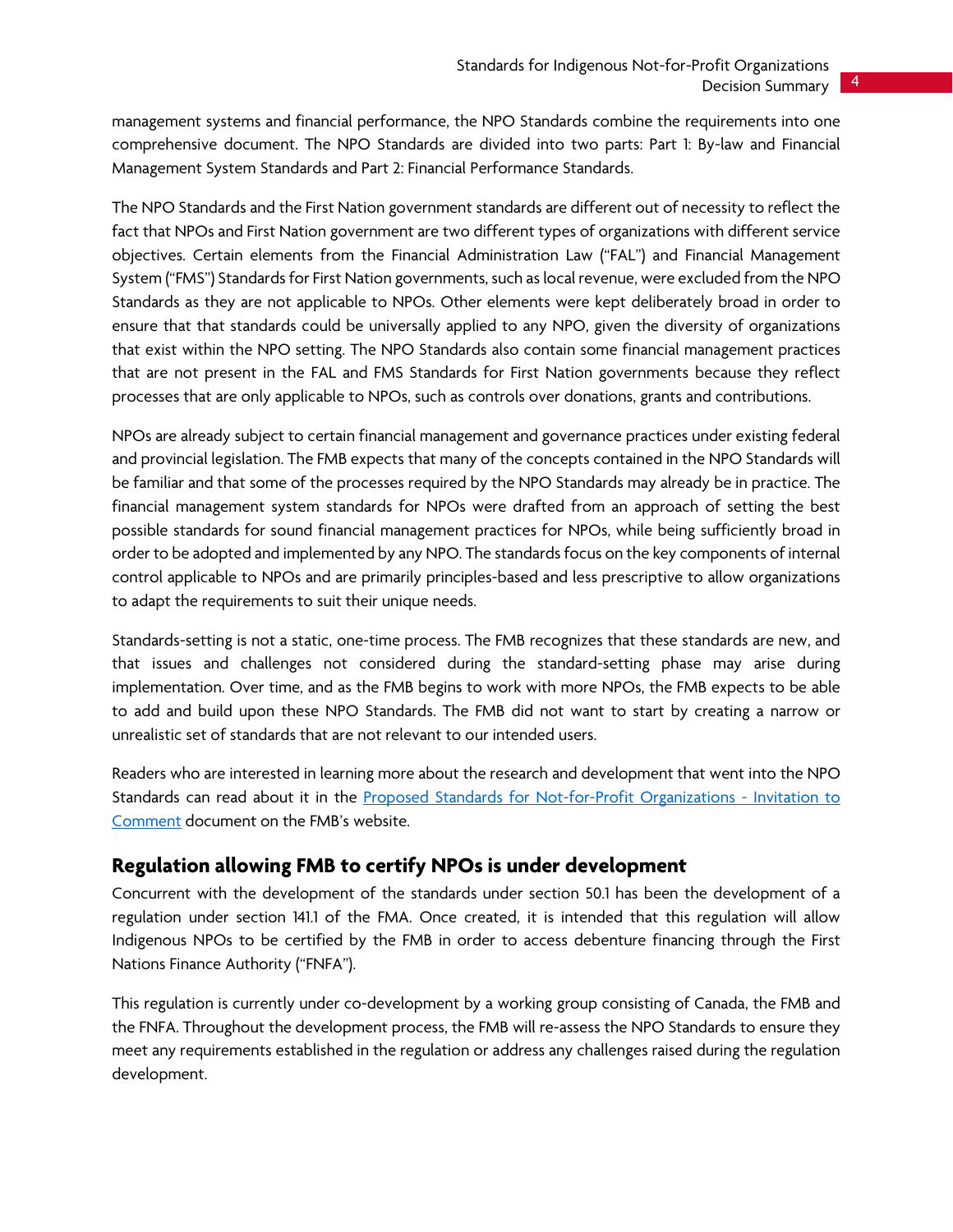## <span id="page-4-0"></span>**Standards development involved seeking feedback from those who would use or be impacted by the standards**

The FMB follows a standards development process guided by its Standards-Setting Guidelines, which includes collecting input from stakeholders. The FMB announced the proposed NPO Standards in June 2020. Stakeholders were invited to read about the proposed standards in the document, Proposed Standards for Not-for-Profit Organizations - Invitation to Comment, and to provide their comments and feedback to the FMB by September 30, 2020. This comment deadline was further extended to April 30, 2021 to recognize the impact of the global pandemic and the disruption it has caused for many of the FMB's stakeholders. This extended comment period allowed more organizations to participate in the comments process. During the comment period the FMB was able to continue its research and collect data from NPOs and tribal councils, and the result of this work was an increased understanding of the diversity of organizations within the Indigenous NPO umbrella.

The FMB reached out to stakeholders using a variety of methods to inform them of the new standards and to seek their comments in both English and French. Stakeholders were engaged through email notifications, online surveys, webinars and information posted to the FMB's standard-setting webpage. The FMB also sought targeted feedback from key stakeholders.

Feedback was received in the form of letters, emails and responses to the online survey. The standardssetting team held many one-on-one conversations with NPOs and tribal councils to understand what makes their organizations unique and to collect feedback about the proposed standards.

Stakeholders asked us about the different look and feel of the standards and why the NPO Standards are not more closely aligned with the standards for First Nation governments. The FMB also received comments about specific financial performance measures and financial management standards. These comments and how they were considered in drafting the final standards is the topic of the next section.

## <span id="page-4-1"></span>**The newly effective standards have been modified from the NPO Standards originally presented for discussion in June 2020**

All of the feedback received during the comment period was considered and analyzed to determine whether changes were necessary to the final NPO Standards. Based on the comments received, the FMB modified some of the originally proposed standards. An overview of the key changes to the NPO Standards is provided in the subsections that follow. The full changes to the NPO Standards are set out and explained in the companion redline document located on FMB'[s NPO Standards webpage.](https://fnfmb.com/en/services/set-standards/standards-not-profit-organizations)

The FMB opted not to re-release the changes made to the original proposals for a second round of review and comment. The amendments set out in this document are anticipated to better serve the FMB's prospective NPO clients. The amendments also provide additional clarity to certain standards and improve the relevance and achievability of the NPO Standards overall. In addition, many organizations have expressed interest in beginning to work with the FMB and with the NPO Standards.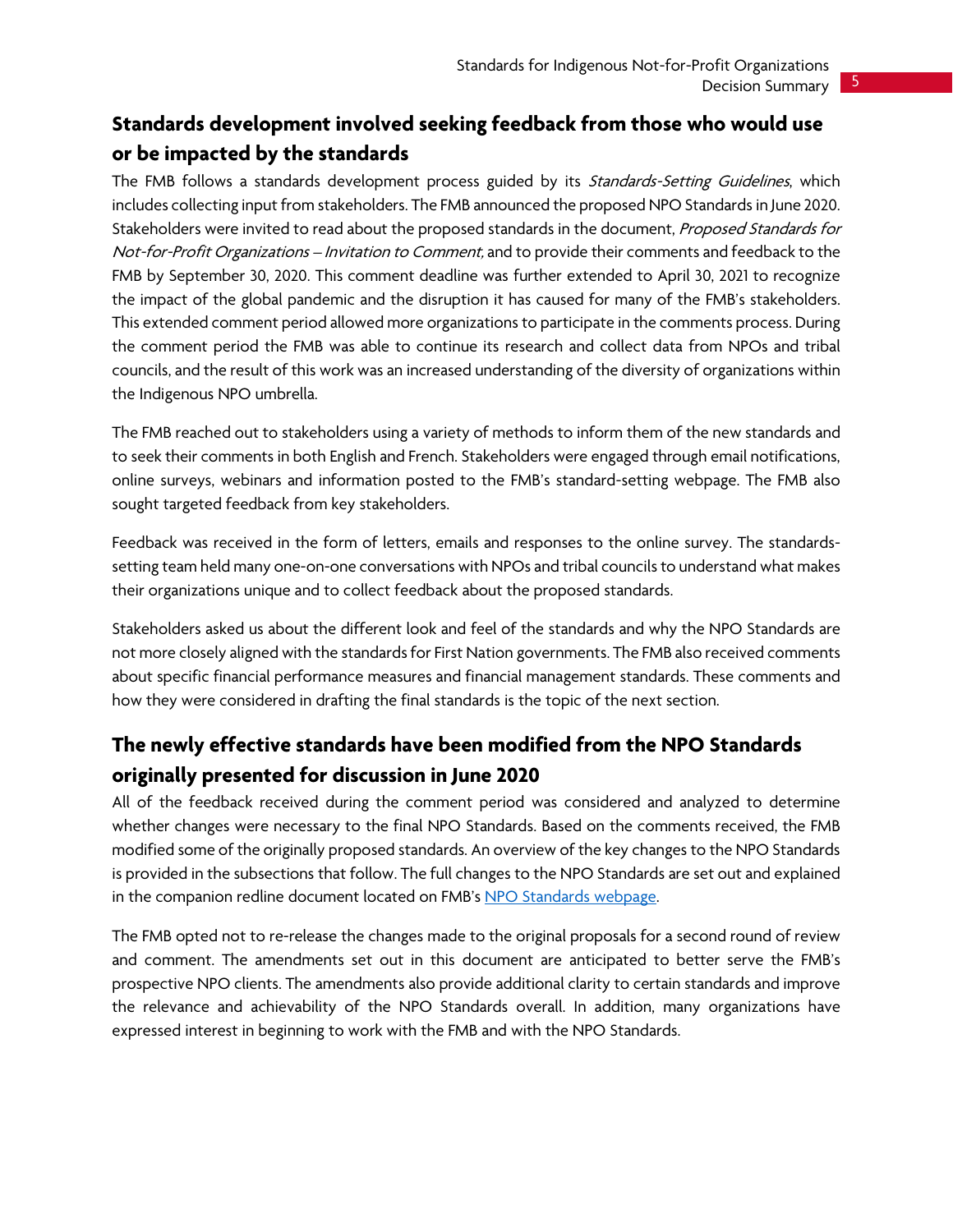#### <span id="page-5-0"></span>The NPO Standards now include introductory sections

The draft NPO Standards released in June 2020 did not include the introductory sections of the standards that are typically included in a full set of FMB standards, other than the definitions section. The rationale for not including these other introductory sections in the draft standards is that these sections do not include requirements to be met, but rather set out information, such as purpose, interpretation, application, conflicts and cautions. Most of these sections have been modelled after the same sections included in the FMB's standards for First Nation governments. Introductory sections are now included in the general introduction to the NPO Standards, Part 1: By-law and Financial Management System Standards, and Part 2: Financial Performance Standards.

#### <span id="page-5-1"></span>Changes have been made to the by-law and financial management requirements in Part 1

The FMB carefully considered the feedback received with regards to the financial management requirements, including the question of why the proposed NPO Standards around by-laws and financial management were not more closely aligned with the FAL and FMS Standards for First Nation governments, given that the overall objective of sound financial management is the same. As part of this analysis, the FMB revisited and mapped the differences between the two sets of standards.

The result of this analysis and feedback was the identification of some financial management practices that the FMB felt were missing from the proposed standards, but still applicable to the NPO context. Other standards were also identified that the FMB felt did not conform to the objective of having principlesbased standards vs. prescriptive requirements. The final NPO Standards include some amendments to add, remove and change the proposed by-law and financial management standards. Table 1 below summarizes those changes.

| <b>Financial</b>      | Type of change                                              | Change      | <b>NPO</b>       |
|-----------------------|-------------------------------------------------------------|-------------|------------------|
| management            |                                                             | <b>Type</b> | <b>Standards</b> |
| area                  |                                                             |             | Ref.             |
| <b>Policies &amp;</b> | A new requirement was added to the standards to require     | Modified    | Division 1:      |
| <b>Procedures</b>     | any financial management system policies to be approved by  |             | Standard         |
|                       | the governing body. Any procedures must be consistent with  |             | 8.0              |
|                       | the policies approved by the governing body.                |             |                  |
| Records and           | general requirement for records and information<br>A        | <b>New</b>  | Division 1:      |
| <b>Information</b>    | management was added to the standards in order to support   |             | Standard         |
| Management            | compliance by the NPO with its legal requirements and       |             | 9.0              |
|                       | obligations, and the effective operation and control of the |             |                  |
|                       | NPO's financial management system                           |             |                  |
| <b>Business</b>       | New requirements were added for communication of the        | Modified    | Division 1:      |
| Continuity Plan       | business continuity plan and regular review.                |             | Standard         |
|                       |                                                             |             | 11.0             |

Table 1 - Summary of changes to the by-law and financial management standards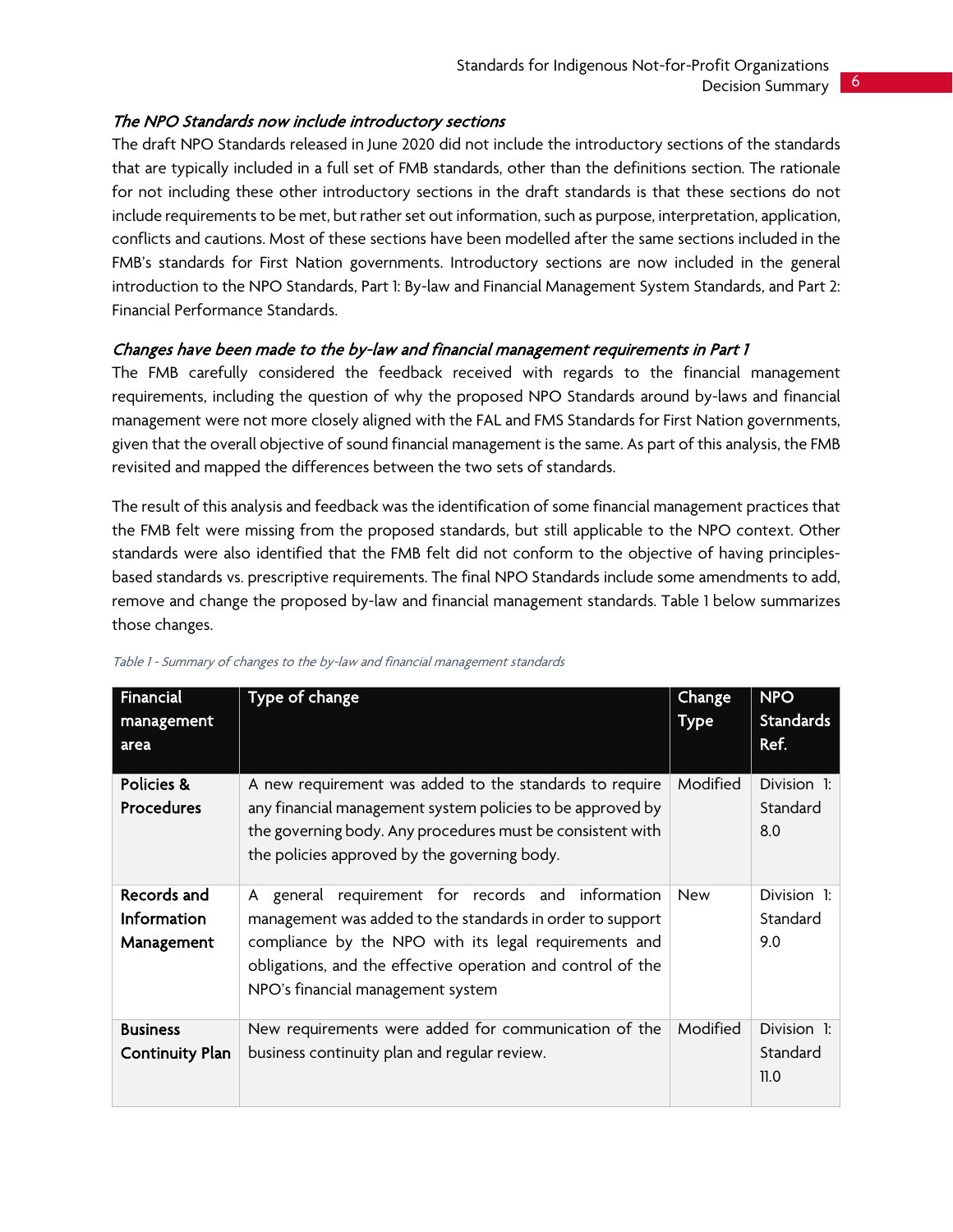| <b>Financial</b>     | Type of change                                                   | Change      | NPO              |
|----------------------|------------------------------------------------------------------|-------------|------------------|
| management           |                                                                  | <b>Type</b> | <b>Standards</b> |
| area                 |                                                                  |             | Ref.             |
| Governing            | The proposed standards for governing body responsibilities       | Modified    | Division 1:      |
| <b>Body</b>          | went beyond financial management and were highly                 |             | Standard         |
| Responsibilities     | prescriptive. The standard has been modified to reflect          |             | 14.0             |
|                      | principles-based requirements for conduct and are modelled       |             |                  |
|                      | after existing requirements in federal legislation for NPOs.     |             |                  |
| Whistleblower        | Best practices to include in a whistleblower policy, such as     | Modified    | Division 1:      |
| Reporting            | confidentiality and fair treatment, have been added to the       |             | Standard         |
|                      | requirements of the whistleblower standard.                      |             | 17.0             |
|                      |                                                                  |             |                  |
| <b>Financial</b>     | A requirement for review and continuous improvement of           | <b>New</b>  | Division 1:      |
| Management           | the NPOs financial management system has been added to           |             | Standard         |
| <b>System Review</b> | the standards. Monitoring and reporting on the control           |             | 19.0             |
|                      | environment and internal controls supports the financial         |             |                  |
|                      | management system of the NPO.                                    |             |                  |
| <b>Executive</b>     | The standards were modified to allow the responsibilities of     | Modified    | Division 2:      |
| <b>Director</b>      | the executive director to be carried out by more than one        |             | Standard         |
|                      | person so long as each person reports directly to the            |             | 23.0             |
|                      | governing body. In addition, the executive director position     |             |                  |
|                      | and the finance director position may be held by the same        |             |                  |
|                      | person.                                                          |             |                  |
| Audit                | The audit committee standard was expanded to include             | New &       | Division 3:      |
| Committee            | additional requirements around specifying the functions and      | modified    | Standard         |
|                      | responsibilities of the committee. The audit committee           |             | 35.0             |
|                      | requirements have been kept broad to ensure they are             |             |                  |
|                      | flexible and can be universally applied. The audit committee     |             |                  |
|                      | standard has been combined with the terms of reference           |             |                  |
|                      | standard.                                                        |             |                  |
| Meeting              | The application of this standard has been limited to the audit   | Modified    | Division 3:      |
| records              | committee and the governing body. The previous standard          |             | Standard         |
|                      | applied to all committees, and while this is a best practice, it |             | 36.0             |
|                      | goes beyond the scope of financial management.                   |             |                  |
| Integrated           | A new standard was added to address the importance of            | <b>New</b>  | Division 3:      |
| planning &           | integration between the NPO's strategic and financial plans.     |             | Standard         |
| budgeting            |                                                                  |             | 37.0             |
|                      |                                                                  |             |                  |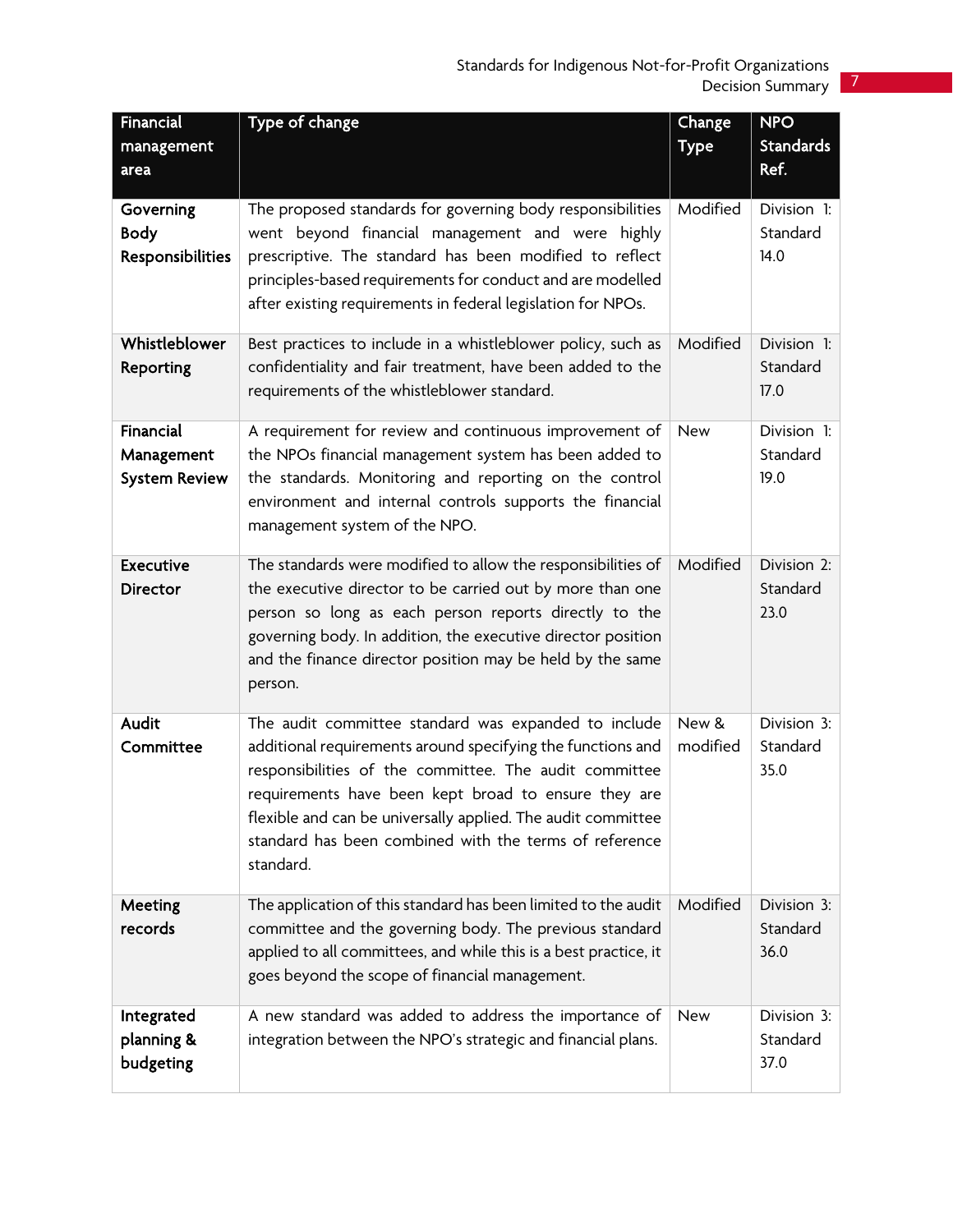| Financial<br>management                             | Type of change                                                                                                                                                                                                                                                                                                                                                                                                                              | Change<br><b>Type</b> | <b>NPO</b><br><b>Standards</b><br>Ref.                                  |
|-----------------------------------------------------|---------------------------------------------------------------------------------------------------------------------------------------------------------------------------------------------------------------------------------------------------------------------------------------------------------------------------------------------------------------------------------------------------------------------------------------------|-----------------------|-------------------------------------------------------------------------|
| area<br><b>Annual Budget</b>                        | The standard was amended to refer to 'annual budget'<br>instead of 'capital and operating budgets' to allow more<br>flexibility. An additional requirement was added for the<br>governing body to consider any limitations on budget<br>deficits.                                                                                                                                                                                           | Modified              | Division 3:<br>Standard<br>39.0                                         |
| Auditor<br>appointment                              | A new requirement was added to ensure the terms and<br>conditions of the annual audit are set out in an engagement<br>letter.                                                                                                                                                                                                                                                                                                               | <b>New</b>            | Division 3:<br>Standard<br>43.0                                         |
| <b>Annual Report</b>                                | A new requirement added to ensure that the annual report<br>is made available to members.                                                                                                                                                                                                                                                                                                                                                   | <b>New</b>            | Division 3:<br>Standard<br>51.0                                         |
| Financial<br>Institution<br><b>Accounts</b>         | Additional best practices around cash management and<br>deposits were added to the existing financial institution<br>account standards.                                                                                                                                                                                                                                                                                                     | New                   | Division 4:<br>Standard<br>56.0                                         |
| Account<br>reconciliations                          | Reporting of account reconciliation irregularities to those<br>charged with governance has been added to the<br>requirements.<br>A definition of independent review has been added to both<br>account reconciliation standards for the purpose of clarity.                                                                                                                                                                                  | New &<br>modified     | Division 4:<br>Standard<br>57<br>and<br>Division 5:<br>Standard<br>74.0 |
| Investments                                         | Some of the more prescriptive elements of the proposed<br>investment standard have been removed.                                                                                                                                                                                                                                                                                                                                            | Modified              | Division 4:<br>Standard<br>60.0                                         |
| For-Profit and<br>Not-for-Profit<br><b>Entities</b> | A new standard was added to consider the risks around<br>establishing separate entities for carry out not-for-profit and<br>for-profit activities and the NPO's investment in those<br>entities. This standard will only apply to NPOs that have<br>established separate entities to carry out not-for-profit and<br>for-profit activities or plan to establish separate entities to<br>carry out not-for-profit and for-profit activities. | <b>New</b>            | Division 4:<br>Standard<br>62.0                                         |
| Lending                                             | A new standard was added to consider the risks around<br>lending the NPO's funds. This standard will only apply to<br>NPOs that are lending or plan to lend.                                                                                                                                                                                                                                                                                | <b>New</b>            | Division 4:<br>Standard<br>63.0                                         |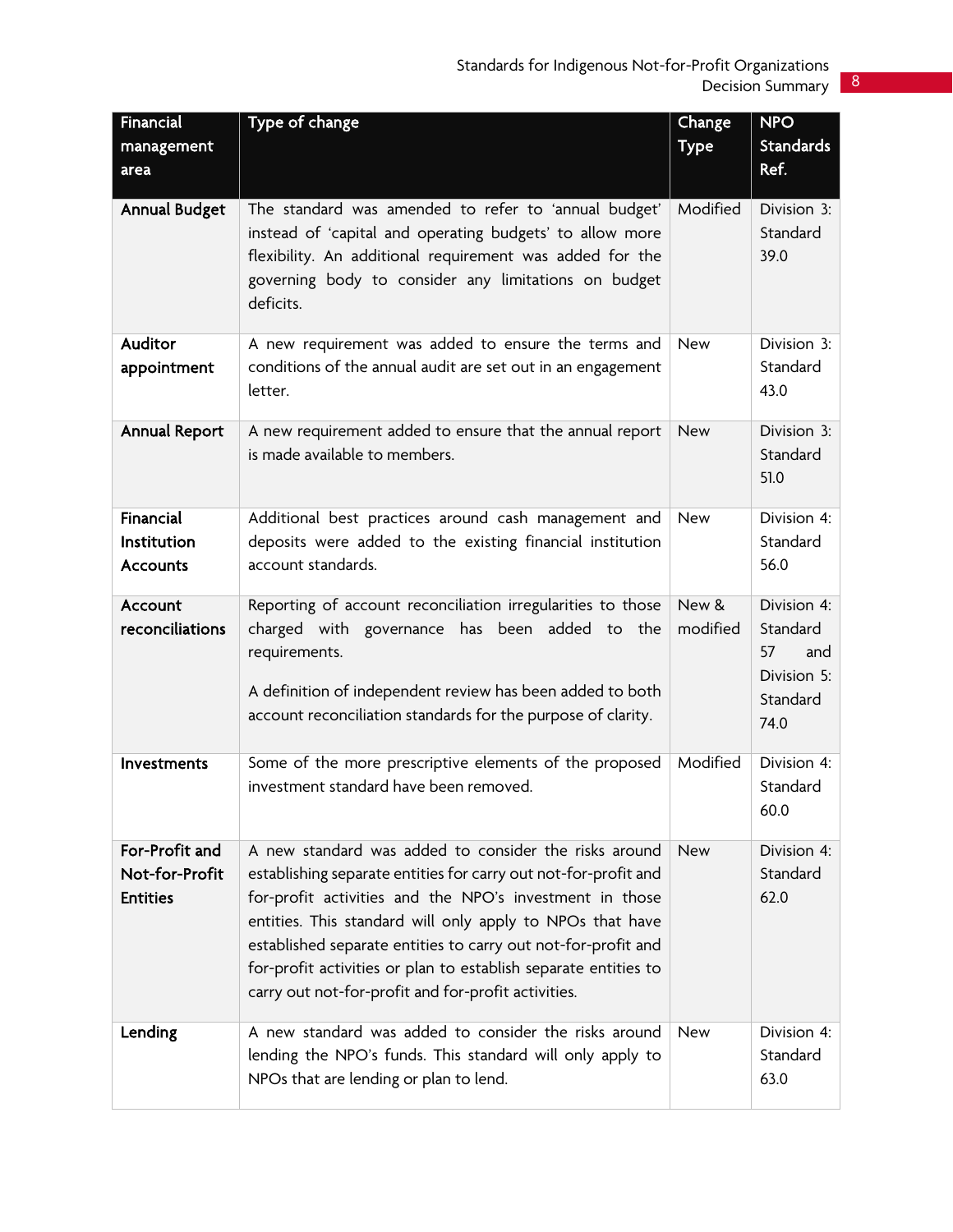| Financial            | Type of change                                                 | Change      | <b>NPO</b>       |
|----------------------|----------------------------------------------------------------|-------------|------------------|
| management           |                                                                | <b>Type</b> | <b>Standards</b> |
| area                 |                                                                |             | Ref.             |
|                      |                                                                |             |                  |
| Capital              | A new standard specific to capital projects has been added.    | <b>New</b>  | Division 4:      |
| Projects             | The proposed NPO Standards only addressed capital              |             | Standard         |
|                      | projects at a high level.                                      |             | 66.0             |
| Tangible             | A threshold for applying the tangible capital asset life-cycle | <b>New</b>  | Division 4:      |
| <b>Capital Asset</b> | management standard has been proposed in order to limit        |             | Standard         |
| Life-Cycle           | the application of the standard to organizations with large    |             | 67.0             |
| Management           | amounts of capital assets only.                                |             |                  |
|                      |                                                                |             |                  |
| <b>Expenditures</b>  | New requirements were added around:                            | New &       | Division 5:      |
|                      | Permitted expenditures<br>-                                    | modified    | Standard         |
|                      | Monitoring of spending & overruns                              |             | 68.0, 72.0       |
|                      | Procurement<br>$\qquad \qquad -$                               |             | and 73.0         |
|                      | Expense reimbursements                                         |             |                  |
|                      |                                                                |             |                  |
| Granting             | Requirements around granting security, guarantees and          | New &       | Division 5:      |
| security,            | indemnities have been incorporated into the borrowing and      | modified    | Standard         |
| guarantees and       | debt management standard.                                      |             | 75.0             |
| indemnities          |                                                                |             |                  |
|                      |                                                                |             |                  |
| Debt records         | The detailed debt records standard has been removed and        | Modified    | Division 4:      |
|                      | replaced with a general requirement for keeping records of     | &           | Standard         |
|                      | borrowing decisions and debt transactions in the borrowing     | removed     | 75.0             |
|                      | and debt management standard.                                  |             |                  |
| Informing            | The standard around informing NPO members about all            | Removed     | N/A              |
| members              | meetings of NPO members was removed. Informing                 |             |                  |
| about all            | members of meetings is a legislated requirement for NPOs.      |             |                  |
| meetings             | The key areas of member information and involvement are        |             |                  |
|                      | covered in other NPO Standards.                                |             |                  |
|                      |                                                                |             |                  |
| Size &               | This standard was removed. Similar to above, the               | Removed     | N/A              |
| composition          | composition and size of the governing body is a legislated     |             |                  |
| of governing         | requirement for NPO by-laws.                                   |             |                  |
| body                 |                                                                |             |                  |
| Purpose              | This standard was removed. Similar to above, a purpose         | Removed     | N/A              |
| statement            | statement is a legislated requirement for NPOs in their        |             |                  |
|                      | constitution.                                                  |             |                  |
|                      |                                                                |             |                  |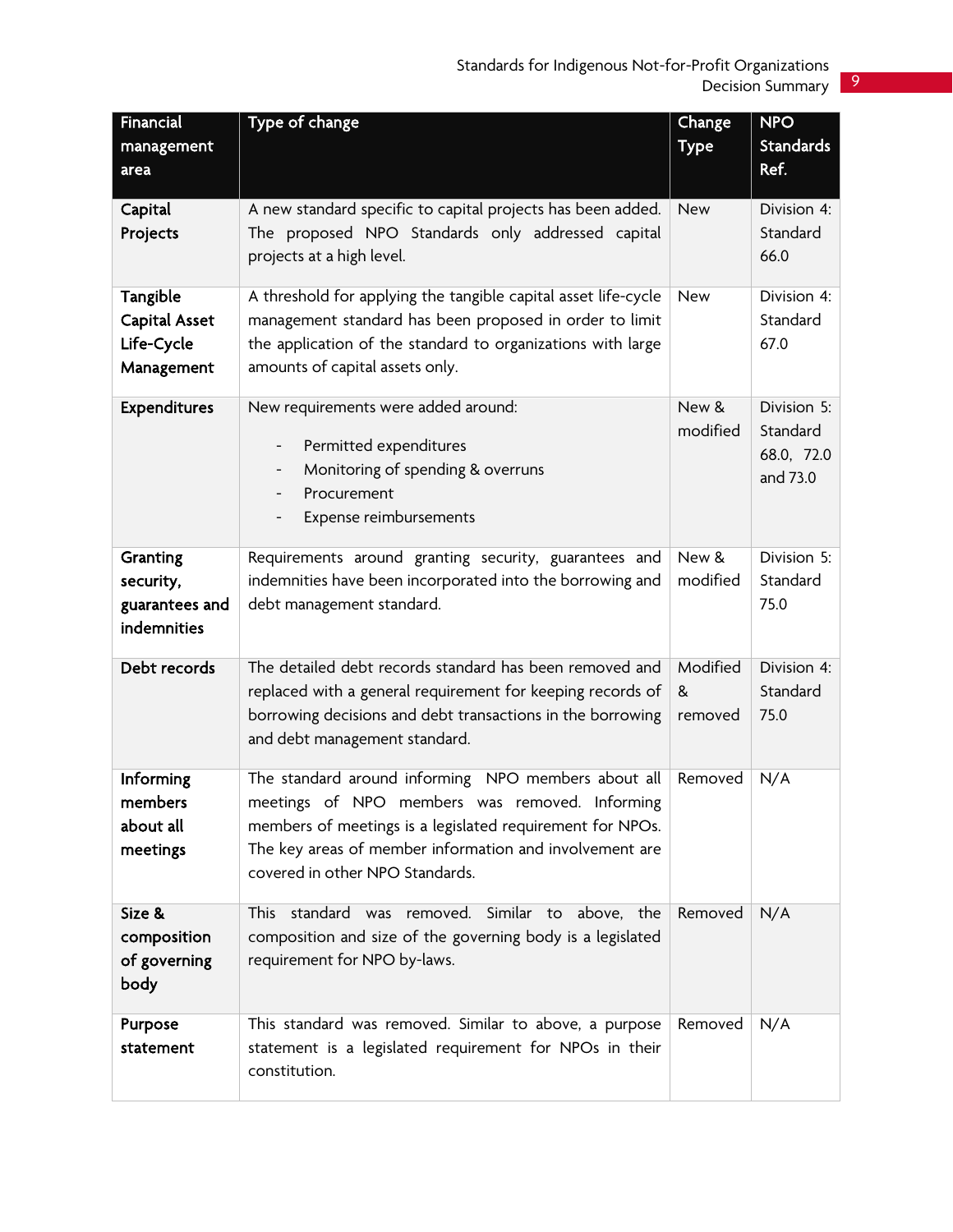As previously noted, the full changes to the NPO Standards are set out and explained in the redline document and available for download on FMB's [NPO Standards webpage.](https://fnfmb.com/en/services/set-standards/standards-not-profit-organizations)

#### <span id="page-9-0"></span>Other editorial changes to the by-law and financial management system standards in Part 1 have also been made

In addition to the changes outlined above, various other non-substantive changes have been made to the by-law and financial management system standards in Part 1. These changes are editorial in nature and primarily serve to either clarify the structure or meaning of the standards.

- The standards have been re-numbered to be consistent with the numbering format used in FMB's existing standards for First Nation governments.
- The five components of internal control form new 'Divisions' in the by-law and financial management system standards in Part 1.
- Some standards have been moved between sections, when it was felt that a standard applied more to one section than another.
- Some standards and sections have been renamed for clarity and understandability.
- Some standards have been combined, so that all requirements related to one area of financial management are contained within the same standard.
- Some of the proposed standards included a specific implementation requirement; for example, the "governing body of the NPO demonstrates that it has appointed a finance director" (HRM.05 as originally proposed). This was inconsistent with the implementation requirements contained in the majority of the standards, which require the NPO to demonstrate implementation of the by-law or policies and procedures. These 'specific implementation' standards have been modified to be consistent with other standards to test the implementation of the related by-law or policies. Using the finance director example, standard 24.3 now requires: "The governing body of the NPO demonstrates that it has implemented the provisions of the by-law established in standards 24.1 and 24.2."
- The standards have been modified to ensure they are structurally consistent throughout. Any standards that included detailed content requirements for a policy or by-law have been split into three parts, with the content requirements now set out in a separate 'required content' standard. See Figure 1 on the following page for an illustrative example of a standard with detailed content requirements.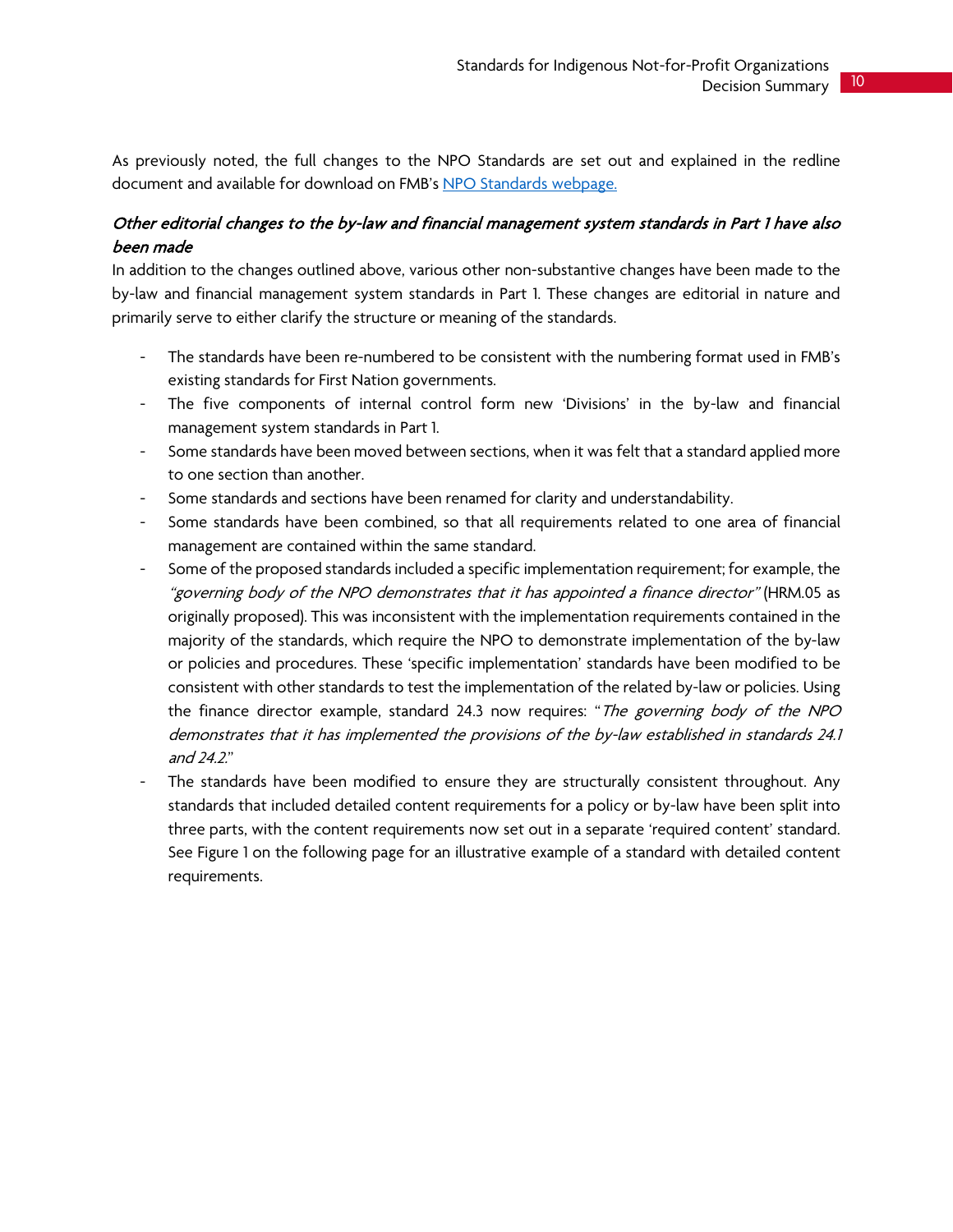#### **38.0 STRATEGIC PLAN**

|      | 38.1 By-law - A by-law requires the preparation of a strategic plan for the NPO for purposes<br>of informing financial and organizational decision-making.                                                                                                                                                                                                                                                   |
|------|--------------------------------------------------------------------------------------------------------------------------------------------------------------------------------------------------------------------------------------------------------------------------------------------------------------------------------------------------------------------------------------------------------------|
| 38.2 | Required content - The by-law referred to in standard 38.1 requires<br>a. a current documented strategic plan that articulates a long-term vision for the NPO<br>and NPO members to be used by the NPO for the purpose of informing financial<br>and organizational decision making, and<br>b. review of the strategic plan on a regular, periodic basis and revision of the strategic<br>plan as necessary. |
| 38.3 | Implementation - The governing body of the NPO demonstrates that it has implemented<br>the by-law referred to in standards 38.1 and 38.2.                                                                                                                                                                                                                                                                    |

#### <span id="page-10-0"></span>The by-law requirements contained in Part 1: by-law and financial management system standards were updated to be less onerous

The FMB received several comments about whether the requirements contained in Part 1 of the standards regarding the provisions to be established in the NPO's by-laws were too onerous or went beyond what should be required of NPOs.

The by-law requirements set within the NPO Standards are intended to fulfill a similar function as the requirement for First Nation governments to enact a financial administration law<sup>[1](#page-10-1)</sup>. Unlike policies, the rules that are set in a by-law cannot be changed at the will of the governing body or management. A change to the by-laws of the NPO requires approval of the NPO's members and any changes must be consistent with the legislation under which the NPO operates.

An NPO must have a set of by-laws pursuant to its incorporating legislation and must operate within these by-laws from inception. Under the originally proposed framework, the FMB was asking NPOs to amend their existing by-laws to include all of the elements required within the proposed NPO Standards; a total of 78 standards. Some of the proposed by-law provisions are similar to existing requirements under the different provincial and federal legislative frameworks for NPOs. For example, the preparation of annual audited financial statements is already a requirement for many NPOs. The proposed standards further allowed some flexibility by offering NPOs a choice of whether to reflect the detailed requirements of the standard directly in their by-law or establish a policy to contain this detail.

The FMB has revisited the by-law requirements and considered whether a by-law provision should be required for each individual financial management standard. The by-law requirements in the proposed NPO Standards were also compared to the FAL Standards for First Nation governments, which set the minimum

<span id="page-10-1"></span><sup>&</sup>lt;sup>1</sup> While there are similarities in the intention of including by-law requirements in the NPO Standards, there are also some notable differences. A financial administration law for First Nation governments made under the FMA must be approved by the FMB and any amendments to the law must be approved by the FMB. This is different from NPOs, where the FMB will not be approving or forming an opinion about the NPO's by-laws and the FMB is not required to be involved in the by-law amendment process.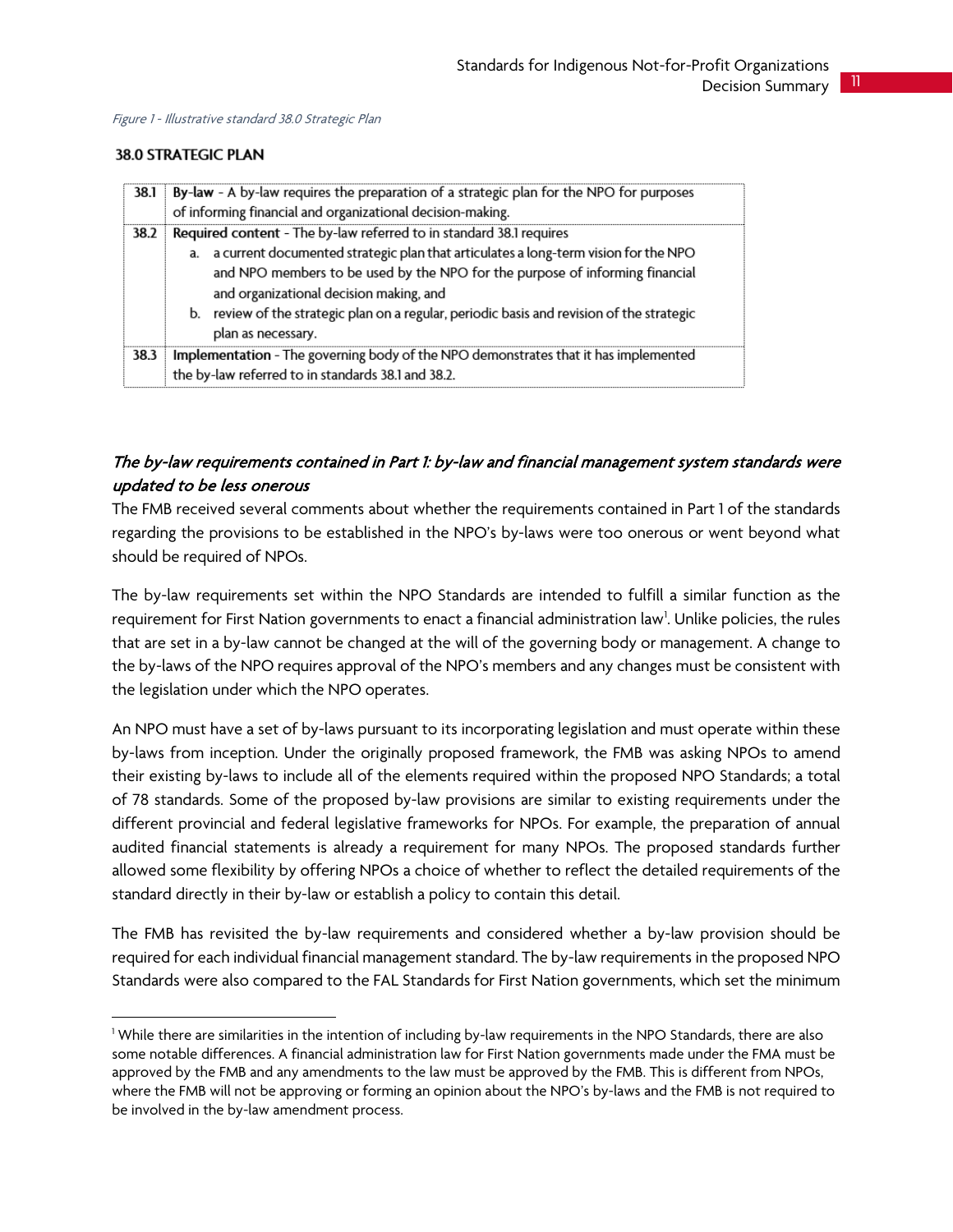#### Standards for Indigenous Not-for-Profit Organizations Decision Summary 12

requirements for provisions to include in a financial administration law for a First Nation government. The result of this analysis was that the FMB identified areas in the NPO Standards where it was felt there was no additional value to the financial management system by requiring a provision to be established in a bylaw compared to a policy (for example, establishing a process for independent review of manual journal entries). These standards have been amended to allow the NPO to establish the requirement directly in a policy instead of the by-law. Conversely, the FMB identified some areas where it was felt that they must be in a by-law and should not be left to policy (for example, making the audited annual financial statements available to members). There are still many standards that give the NPO the option to establish detailed provisions directly in the by-law or establish a policy and procedure to include the detail. Table 2 below illustrates the distribution of these standards within the amended NPO Standards and as originally proposed.

|                                         | As amended | As originally<br>proposed |
|-----------------------------------------|------------|---------------------------|
| By-law only standards                   | 16         | 0                         |
| By-law or policy & procedures standards | 22         | 78                        |
| Policy & procedures standards           | 30         | 0                         |
| Total standards <sup>2</sup>            | 68         | 78                        |

| Table 2 - Part 1: By-Law and Financial Management Standards by type |  |
|---------------------------------------------------------------------|--|
|                                                                     |  |

#### <span id="page-11-0"></span>Changes were made to the financial performance standards and financial performance ratios in Part 2

In response to the FMB's request for feedback on the proposed NPO Standards, comments were received about the proposed financial performance measures contained in Part 2 of the standards. The comments in this area have been summarized and are further analyzed in Table 3 on the following page. Table 3 also includes a summary of other changes made to the financial performance standards. These changes reflect the results of additional analysis by the FMB and also include changes for areas that were not included in the originally proposed standards.

The existing Financial Performance Standards for First Nation governments were used as the starting point for the development of the NPO financial performance ratios. Since it is anticipated that the primary purpose of the financial performance evaluation will ultimately be the same – assessing eligibility to become a borrowing member of the FNFA – many of the assumptions used in the existing Financial Performance Standards remained applicable to the evaluation of financial performance of NPOs. With the ongoing development of the regulation under section 141.1 of the FMA, the FMB is committed to reassessing the financial performance measures included in Part 2 of the NPO Standards to ensure that the selected

<span id="page-11-1"></span><sup>&</sup>lt;sup>2</sup> Note that this total includes only standards contained within Divisions 1 through 5 of Part 1: By-Law and FMS Standards.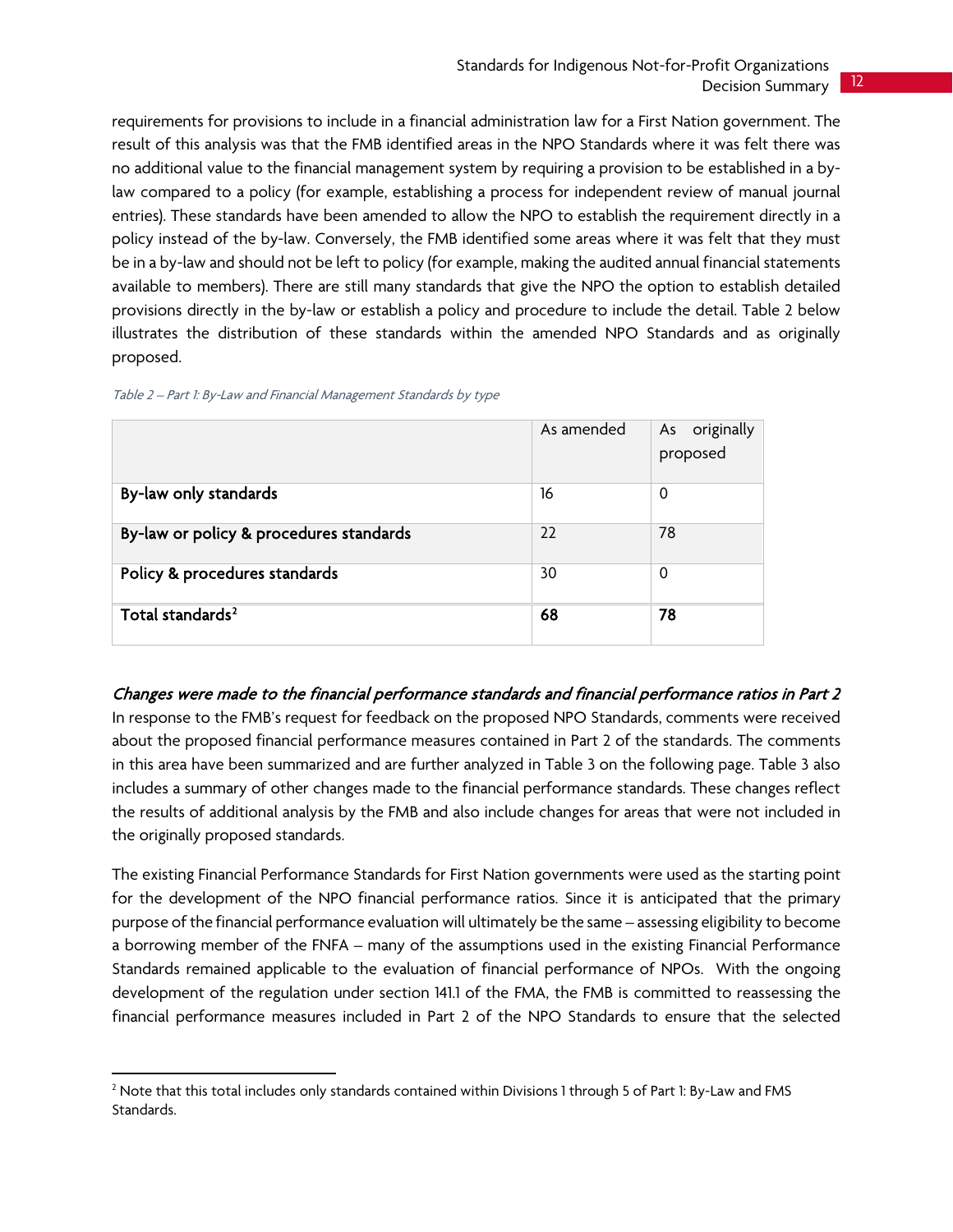financial performance measures continue to meet the needs of FMB's stakeholders and users of the standards.

| <b>Topic</b>                                                     | Analysis                                                                                                                                                                                                                                                                                                                                                                                                                                                                                                                                                                                                                                                                                                                                                                                                                                                                                                                                                                                | <b>NPO</b><br><b>Standards</b><br>Ref. |
|------------------------------------------------------------------|-----------------------------------------------------------------------------------------------------------------------------------------------------------------------------------------------------------------------------------------------------------------------------------------------------------------------------------------------------------------------------------------------------------------------------------------------------------------------------------------------------------------------------------------------------------------------------------------------------------------------------------------------------------------------------------------------------------------------------------------------------------------------------------------------------------------------------------------------------------------------------------------------------------------------------------------------------------------------------------------|----------------------------------------|
| Requirement for<br>5-years of<br>audited financial<br>statements | A new 'financial information' standard has been added with the<br>requirement for 5-years of financial statements. The requirement for<br>5-years of audited financial statements was modelled after and is<br>consistent with the requirement for First Nation governments. This<br>requirement recognizes that the primary purpose of the financial<br>performance measures in the future is expected to be to evaluate<br>the organization's historical financial performance for the purpose of<br>becoming eligible to access FNFA membership and the FNFA<br>borrowing pool. This requirement will be reassessed in the future as<br>part of the FMA regulation development.                                                                                                                                                                                                                                                                                                      | Standard<br>78.0                       |
| Requirement for<br>audited financial<br>statements               | A new 'financial information' standard has been added with the<br>requirement for audited financial statements. Based on the research<br>conducted by the FMB, there have not been any findings to support<br>that the requirement for financial statements to be audited would<br>be a significant barrier for NPOs. This standard will be reassessed in<br>the future as part of the FMA regulation development.                                                                                                                                                                                                                                                                                                                                                                                                                                                                                                                                                                      | Standard<br>78.0                       |
| Revenue trends<br>and impact on FP<br>ratios                     | The FMB received comments related to the unique nature of NPOs<br>and tribal councils and their potential for variable revenue, including<br>cyclical or uneven revenue trends, and the impact these may have on<br>the ratio results. The FMB recognizes that NPOs may have revenue<br>streams that result in uneven or cyclical revenue trends (i.e. project<br>based revenue) and the proposed ratios were developed to consider<br>and mitigate variability over the review period. No changes have<br>been made to the proposed ratios.<br>Looking at a longer time horizon of historical financial<br>performance is one of the ways to mitigate the impact<br>of uneven or cyclical revenues. The 5-year period used in<br>the NPO Standards is of sufficient length to see the<br>organization's performance over time and potentially<br>"smooth out" any uneven results. Use of weighted<br>averages and/or year-over-year averages further helps<br>mitigate these concerns. | $N/A - no$<br>change                   |

| Table 3 - Summary of comments received and analysis of financial performance measures |  |  |  |
|---------------------------------------------------------------------------------------|--|--|--|
|---------------------------------------------------------------------------------------|--|--|--|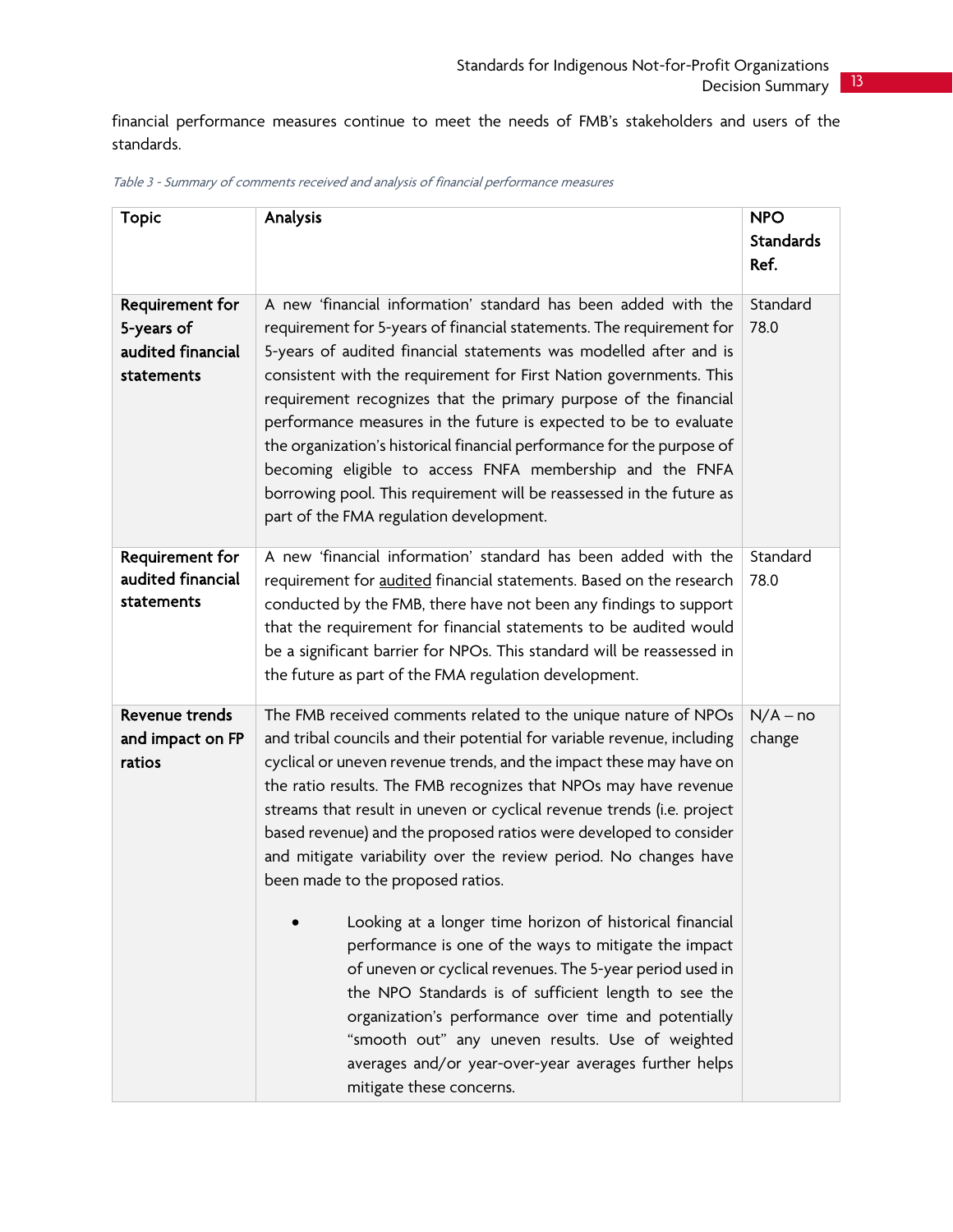| <b>Topic</b>                                                                                                      | Analysis                                                                                                                                                                                                                                                                                                                                                                                                                                                                                                                                                                                                                                                                                                                                                                                                                                                                                                                                                                                                                                                                                                                                                                                                                                                  | <b>NPO</b><br><b>Standards</b><br>Ref. |
|-------------------------------------------------------------------------------------------------------------------|-----------------------------------------------------------------------------------------------------------------------------------------------------------------------------------------------------------------------------------------------------------------------------------------------------------------------------------------------------------------------------------------------------------------------------------------------------------------------------------------------------------------------------------------------------------------------------------------------------------------------------------------------------------------------------------------------------------------------------------------------------------------------------------------------------------------------------------------------------------------------------------------------------------------------------------------------------------------------------------------------------------------------------------------------------------------------------------------------------------------------------------------------------------------------------------------------------------------------------------------------------------|----------------------------------------|
|                                                                                                                   | Both, the Fiscal Growth Ratio (FGR) and Operating<br>Margin Ratio (OMR) thresholds allow for some decrease<br>over the review period.<br>There are also accounting principles and concepts (i.e.<br>matching principle, deferred contributions, etc.) that<br>help mitigate the impact of uneven revenue trends.                                                                                                                                                                                                                                                                                                                                                                                                                                                                                                                                                                                                                                                                                                                                                                                                                                                                                                                                          |                                        |
| Dependence on<br>government<br>funding and<br>impact on Fiscal<br><b>Growth Ratio</b><br>(FGR)                    | The FMB considered the feedback that some NPOs may be heavily<br>dependent on government funding and these organizations may<br>have little to no control over these revenue streams. This is the same<br>for many First Nation governments, who are subject to the same<br>financial performance measure. The FMB believes the FGR is an<br>applicable measure in assessing the financial health of these<br>organizations for the purpose for which these ratios were developed,<br>and as such no change has been made to the proposed ratio.                                                                                                                                                                                                                                                                                                                                                                                                                                                                                                                                                                                                                                                                                                          | $N/A - no$<br>change                   |
| NPOs with<br>significant<br>investments in<br>tangible capital<br>assets and<br>impact on Net<br>Debt Ratio (NDR) | While the FMB anticipates that many NPOs looking for Certification<br>in the future will be service-based entities with minimal, if any, debt,<br>the FMB recognizes that there will be NPOs providing public services,<br>where long-term debt may be used for the construction or<br>acquisition of tangible capital assets. The NDR is intended to measure<br>an NPO's ability to manage its overall level of debt and its financial<br>flexibility to incur more debt. The NDR specifically excludes tangible<br>capital assets and other non-financial assets from the calculation, as<br>capital assets and other non-financial assets are generally not used to<br>settle liabilities. The NDR thresholds provide for entities in a net debt<br>position and recognize that a net debt position is not necessarily an<br>indicator of poor financial health or inability to manage debt. The<br>NDR looks at trends in net debt over a 5-year period. An increasing<br>ratio will indicate total debt is becoming more onerous on the NPO,<br>which could lead to long-term sustainability concerns. A decreasing<br>ratio will indicate that the NPO's capacity to incur more debt is<br>strengthening. No change has been made to the NDR ratio. | $N/A - no$<br>change                   |
| Intangible assets<br>and other non-<br>financial assets<br>and impact on                                          | The NDR formula has been updated to use total non-financial assets<br>in place of the more detailed financial statement line items. Tangible<br>capital assets, prepaid expenses and inventory are now included in<br>the definition of non-financial assets and will continue be deducted<br>in the calculation. This change recognizes that there are other types                                                                                                                                                                                                                                                                                                                                                                                                                                                                                                                                                                                                                                                                                                                                                                                                                                                                                       | Standard<br>77.1<br>(definitions)      |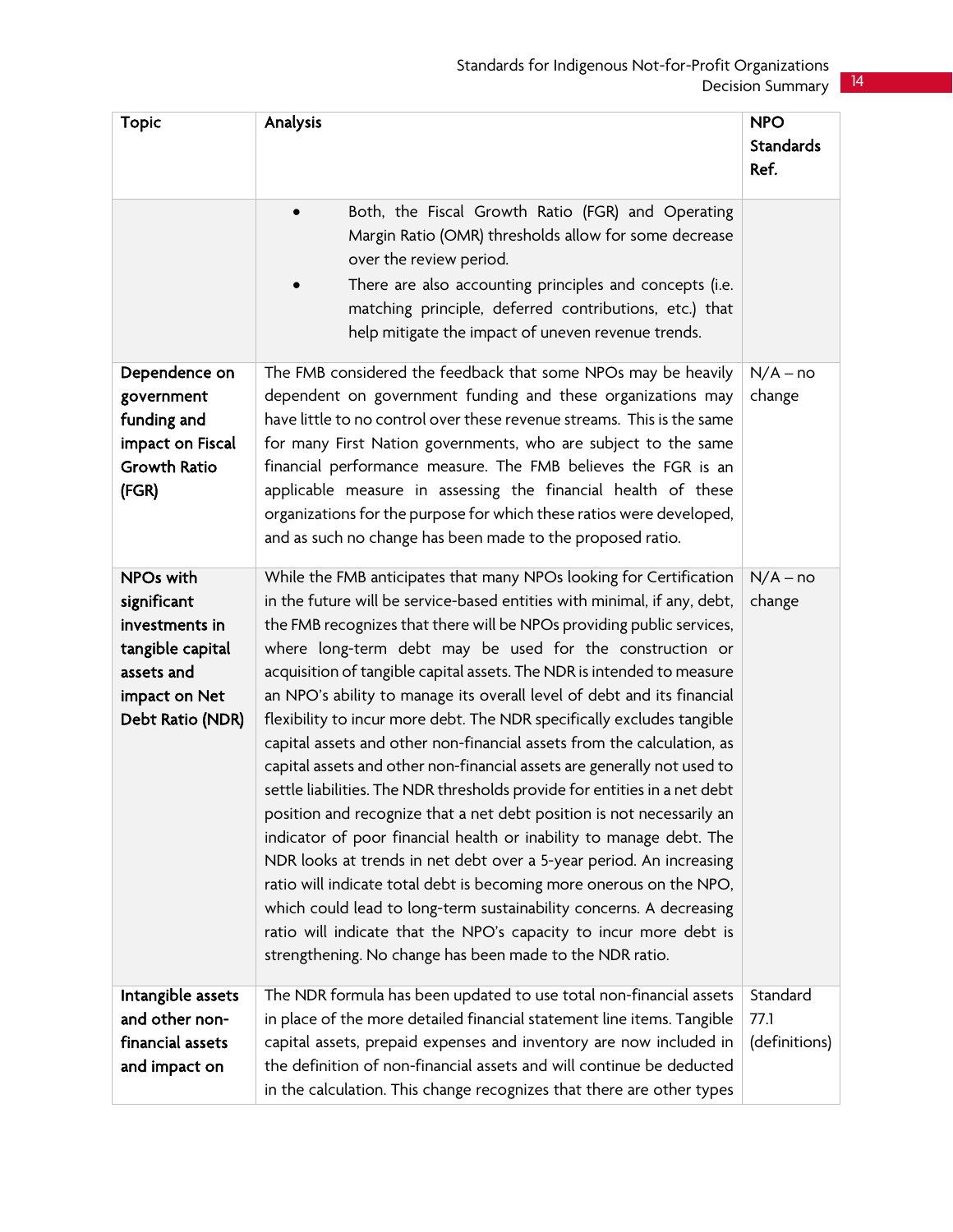| <b>Topic</b>                                                         | Analysis                                                                                                                                                                                                                                                                                                                                                                                                                                                                                                                                                                                                                                                                                                                                                                                                                                                                                                                                                                                                                                                                                                                                          | <b>NPO</b><br><b>Standards</b><br>Ref. |
|----------------------------------------------------------------------|---------------------------------------------------------------------------------------------------------------------------------------------------------------------------------------------------------------------------------------------------------------------------------------------------------------------------------------------------------------------------------------------------------------------------------------------------------------------------------------------------------------------------------------------------------------------------------------------------------------------------------------------------------------------------------------------------------------------------------------------------------------------------------------------------------------------------------------------------------------------------------------------------------------------------------------------------------------------------------------------------------------------------------------------------------------------------------------------------------------------------------------------------|----------------------------------------|
| the Net Debt<br>Ratio (NDR)                                          | of non-financial assets (including intangible assets) that should also<br>be excluded from the calculation of net debt.<br>Intangible assets have been included within the definition of non-<br>financial assets. Non-financial assets are used in the updated NDR<br>calculation. The previous formula did not consider the impact of<br>intangible assets when calculating net debt. The recognition of<br>intangible assets on the statement of financial position is permitted<br>for NPOs applying Canadian accounting standards for not-for-profit<br>organizations and is a new accounting policy option for NPOs<br>applying Canadian public sector accounting standards ("PSAS").<br>Excluding intangible assets from the NDR calculation (by deducting<br>from total assets) will provide a more accurate measure of the<br>organization's net debt by focusing on financial assets and excluding<br>non-financial assets, like intangible assets, prepaid expenses and<br>inventory.<br>This change will also simplify the NDR calculation for any NPOs using<br>PSAS, who already present a category for non-financial assets on the | Standard<br>82.0                       |
| Differences in<br>ratios for NPOs<br>and First Nation<br>governments | statement of financial position.<br>The financial performance ratios in the NPO Standards were based<br>Financial Performance Standards for First Nation<br>the<br>on<br>governments. Any deviations in wording were intentional and are<br>primarily to reflect that NPOs and First Nation governments are two<br>different types of entities.                                                                                                                                                                                                                                                                                                                                                                                                                                                                                                                                                                                                                                                                                                                                                                                                   | $N/A - no$<br>change                   |
| Normalization<br>adjustments to<br>the FP measures                   | While the FP ratios are analyzed and reported on individually, they<br>are considered as a whole from a qualitative perspective. If an<br>organization with otherwise strong financial performance fails to<br>achieve a financial performance measure, the FMB has the option of<br>exploring a normalization adjustment where appropriate.<br>Similar to normalization adjustments permitted for First Nation<br>governments, the FMB has incorporated a similar practice for the<br>NPO Standards. Specifically, the FMB may choose to administer an<br>adjustment for the organization under review under a defined set of<br>circumstances. An adjustment could be applied for the purpose of<br>comparability, including historical changes in accounting policy and                                                                                                                                                                                                                                                                                                                                                                        | Standard<br>84.0                       |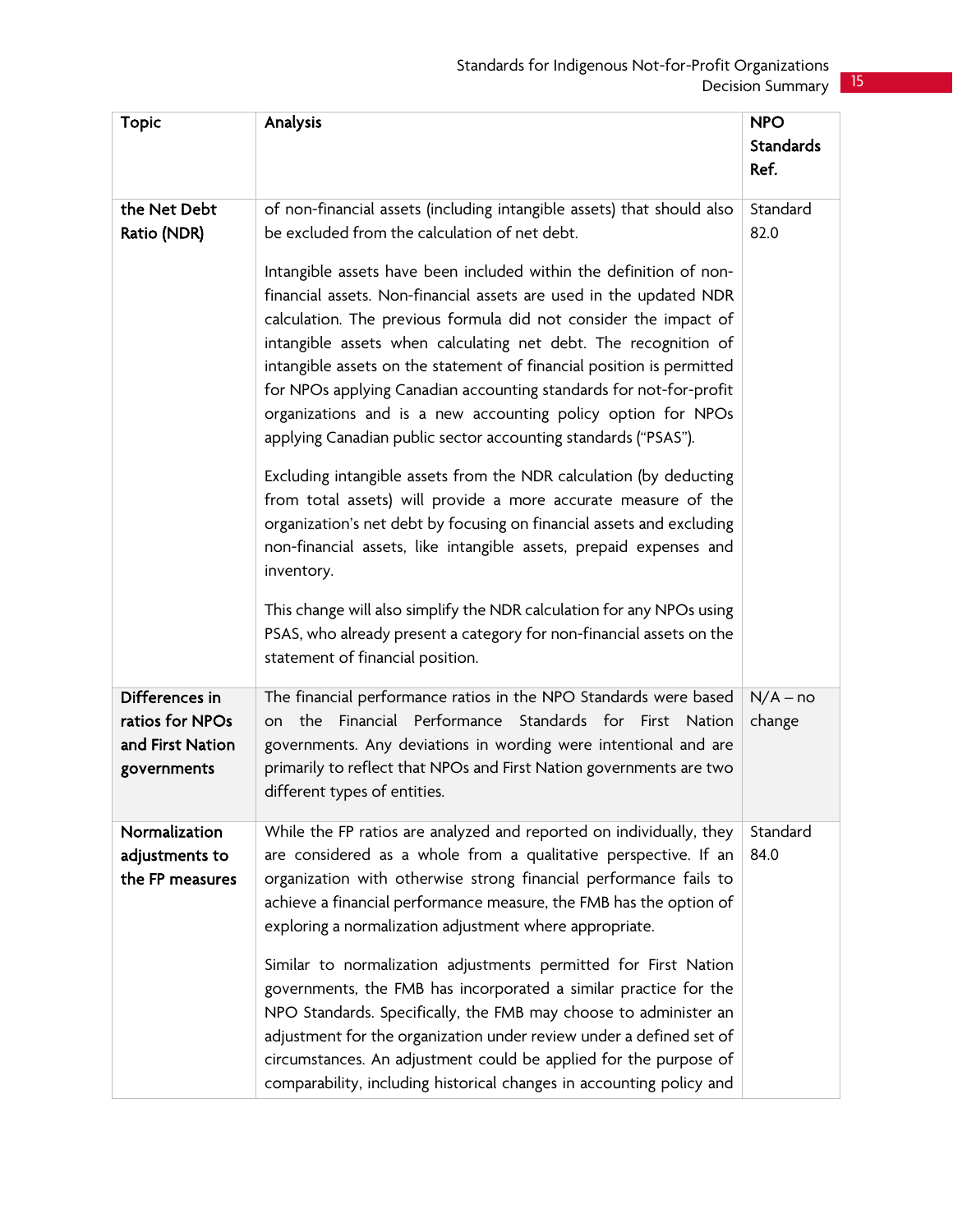| <b>Topic</b> | Analysis                                                                                                                                  | <b>NPO</b><br>Standards<br>Ref. |
|--------------|-------------------------------------------------------------------------------------------------------------------------------------------|---------------------------------|
|              | differences in accounting policy choices across entities, and<br>normalizing for the impact of extraordinary events and<br>circumstances. |                                 |